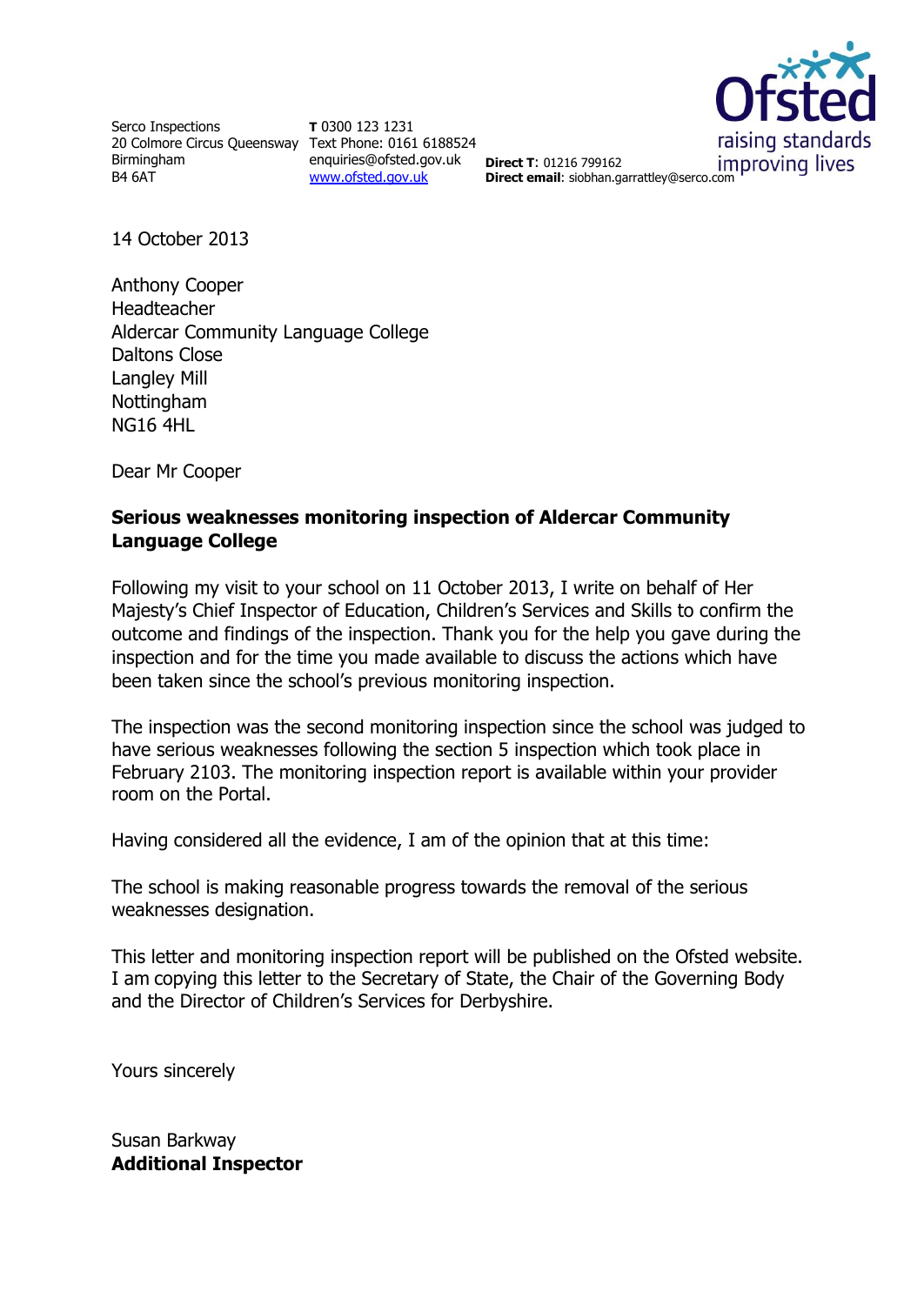

# **Annex**

#### **The areas for improvement identified during the inspection which took place in February 2013**

- Improve teaching and learning throughout the school, but particularly in English, to a level that is consistently good or better by ensuring that:
	- the work set for students is well matched to their difference abilities and is always sufficiently challenging
	- teachers do not dominate by talking too much in lessons, so that students get more time to work independently
	- the marking of pupils' work provides clear and detailed feedback about how well they have done and what they need to do to improve.
- Raise attainment and accelerate progress, particularly in English, by ensuring that:
	- the gaps in attainment and progress between different groups of students are narrowed so that they all achieve equally well
	- students who are persistently absent achieve better examination results by attending more regularly.
- Ensure leaders secure more rapid improvement by:
	- $-$  tackling inadequate teaching more decisively
	- $-$  ensuring there is greater consistency in the quality of teaching and marking across all subjects
	- sharing more widely the good and outstanding practice that currently exists in the school
	- $-$  ensuring that the governing body holds school leaders more closely to account for improving the quality of teaching and achievement.

An external review of governance should be undertaken in order to assess how this aspect of leadership may be improved.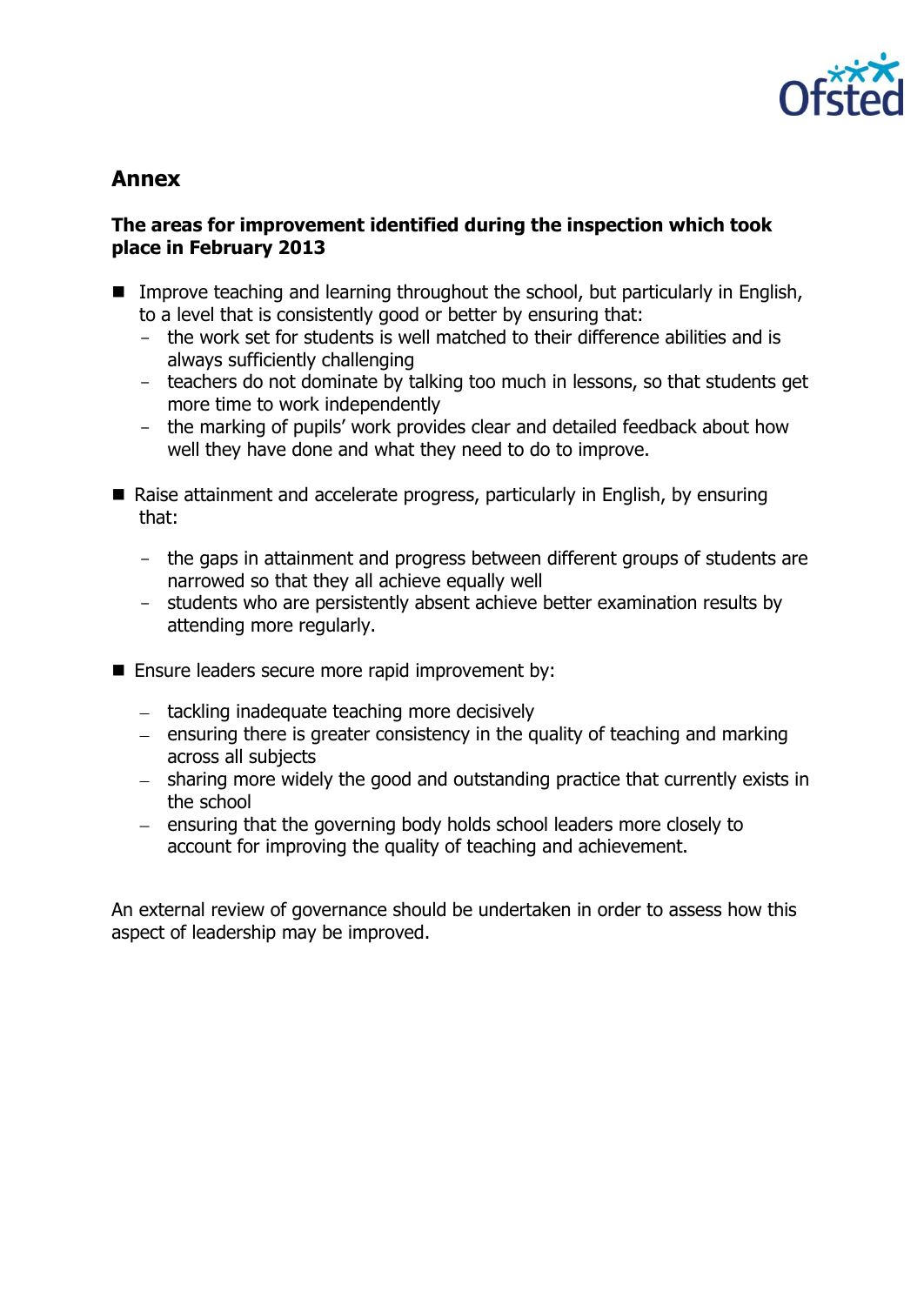

# **Report on the second monitoring inspection on 11 October 2013**

# **Evidence**

The inspection focused on progress made with the areas for improvement identified at the previous section 5 inspection.

During the inspection, meetings were held with the headteacher and the head of the English faculty. The inspector held telephone conversations with representatives of the governing body and local authority. She visited five parts of lessons in English, all of which were joint observations with members of the senior leadership team, and looked at samples of students' work in English. The inspector also reviewed school documentation, including attendance records and pupil performance data, and looked carefully at the school's central record of checks on staff.

# **Context**

Since the last monitoring visit, a new head of faculty for English has taken up post. There are no other significant changes.

### **The quality of leadership and management at the school**

Leaders and managers are working effectively to secure school improvement. In 2013, the percentage of students gaining higher grades in GCSE increased, continuing the improving trend seen over the last few years. English results improved from 2012 and the proportion of pupils who made the expected level of progress also increased. The gap in performance between pupils known to be eligible for pupil premium funding and their peers is narrowing more rapidly, including in English. Nevertheless, results in English are still below national averages, and some groups of pupils, particularly the more able, do not make sufficient progress.

The newly appointed head of the English faculty has worked quickly to identify key priorities and to implement strategies for improvement. For example, he has revised the English curriculum to ensure that there is more focus on the progression of the skills that students need in order to move to the next level in their learning. He has also reviewed the approach to marking and ensured that there is greater consistency in the approach taken by teachers. Although, these are not yet fully embedded, there is evidence of a positive impact on both the quality of teaching and the progress of students in lessons.

There are signs of improvement to the quality of teaching. School records indicate that some of the inadequate teaching has been eradicated and that the programme of support, modelling and coaching is helping to improve other aspects of weaker teaching. Some examples of outstanding and good practice were seen during the